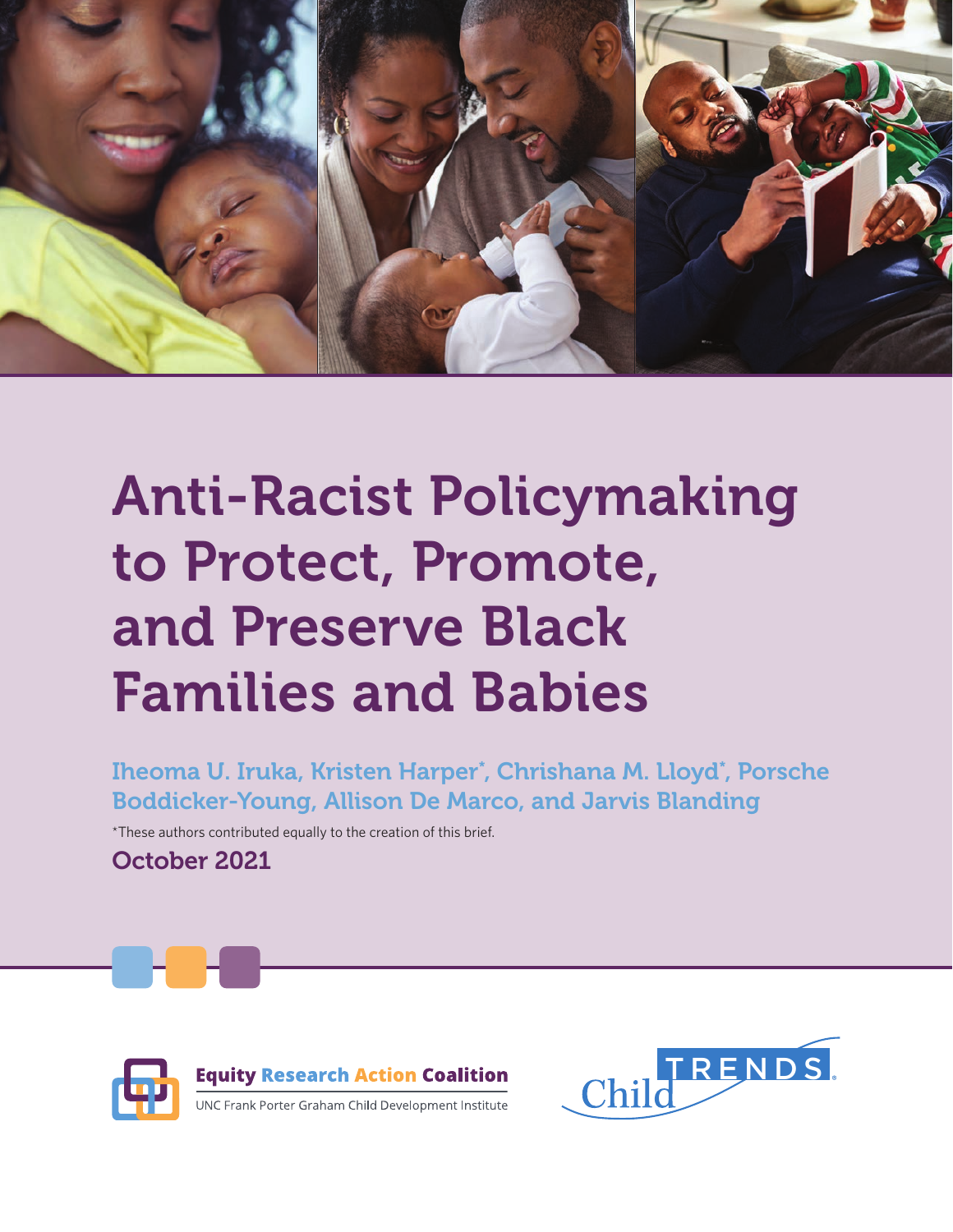#### Issue Series Overview

This issue series focuses on Black families, infants and toddlers and is funded by the Pritzker Children's Initiative as a collaborative effort between the Equity Research Action Coalition at the UNC Frank Porter Graham Child Development Institute and Child Trends. The series is focused on identifying strengths-based programs and policies that support the well-being of Black families and their babies.

We use the terms babies, infants, toddlers, and young children in this series, recognizing there are varying developmental stages and milestones for each. Generally, when referring to babies and infants we mean birth to about 1 year old; toddlers 1 year old to 3 years old; and young children 3 years old to 5 years old.

Across the series, we take the position that Black families are better supported when there is an intentional and strategic focus on designing systems and implementing programs, interventions, and strategies that build on and attend to the cultural assets and strengths of Black families. This series is borne out of this perspective.

#### **Introduction**

The first 1000 days of life are a sensitive period for infant brain and biological development, which affects long-term cognitive, physical, and socio-emotional growth.<sup>1</sup> This timeframe is even more critical for Black babies living in the U.S.: The legacy of enslavement and racism embedded in state and federal policies in housing, education, healthcare, the justice system, policing, politics and other facets of American society, has caused considerable damage to Black people, including their young children.<sup>2</sup> Despite the legal sanctioning of racism within these state and federal policies, Black families have shown remarkable fortitude and have fought back against racism and discrimination—both individually and as a community. This brief uses a framework for supporting Black families, as well as an established compilation of child and family policies produced by the [Prenatal-to-3 Policy Impact Center](https://pn3policy.org/)<sup>3</sup>, to answer two questions:

- Based on the research review by the Prenatal-to-3 Policy Impact Center, which policy approaches have the potential to protect, promote, and preserve Black families and babies?
- Beyond the work of the Prenatal-to-3 Policy Impact Center, what additional policies and programs need research review to build a more complete picture of the levers available to state and federal officials to protect, promote, and preserve Black families and babies?

We use the term "Black" as a pan-ethnic description of anyone having any ancestral heritage from Africa. This includes individuals who identify as African American those who were primarily born in America and are descendants of enslaved Africans—as well as those living in America who identify as Black African or Afro-Caribbean. "Black" also includes those who reported being Black alone or in combination with one or more races or ethnicities in their responses to the U.S. Census, such as Afro-Latine.

These questions guide our understanding about the ways in which policies can directly address racism and its consequences in order to provide Black families and their babies with equitable opportunities to thrive.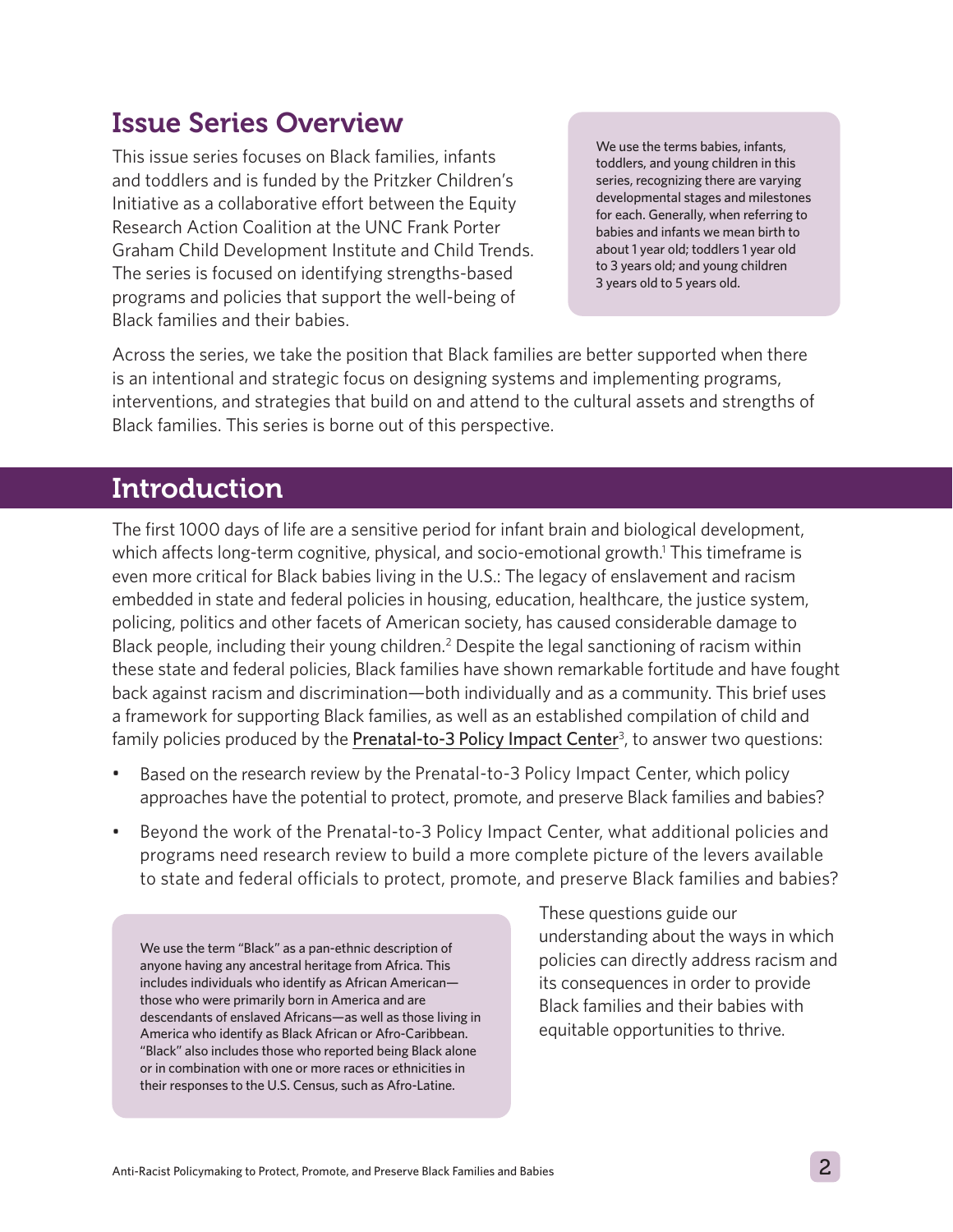### Brief Overview of Levels of Racism and the Protect, Promote, Preserve (3Ps) Framework

Racism is a complex phenomenon that exists on multiple levels—systemic, institutional, interpersonal, and internalized (see Figure 1 for a cursory overview of the levels and how they operate).<sup>4</sup> As Black families' interface with U.S. systems and programs, they may encounter racism at each of these levels.

When examining the early care and education system we find that systemic racism baked into U.S. laws and policies related to employment, compensation, and housing has resulted in less access to employment opportunities for Black people, lower quality jobs and incomes when employment is secured, and

#### *Figure 1. Levels of racism*

#### **SYSTEMIC**

Ongoing racial inequalities maintained by society.

#### **INSTITUTIONAL**

Discriminatory policies and practices within organizations and institutions.

#### **INTERPERSONAL**

Bigotry and biases shown between individuals through word and action.

#### **INTERNALIZED**

Race-based beliefs and feelings within individuals.

concentration in particular areas of the country and neighborhoods.<sup>5</sup> In turn, these issues have resulted in limited access to and a lack of affordability of early care and education (particularly center-based child care), for Black families, especially those who are economically disadvantaged.<sup>6</sup> Moreover, access to early care and education is impeded because Black people are less likely than other races to have child care centers in their neighborhoods. Institutional and interpersonal racism is evident within the early care and education system in the compensation of its workers.<sup>7</sup> While the female dominated profession is poorly paid more generally, discriminatory practices have resulted in Black women in the early care and education system earning less per hour than White women in similar positions (\$.78 for every \$1.00), irrespective of education level.<sup>8,9</sup> Moreover, Black women who are mothers and working in early care and education are more likely than their counterparts of other races to be poor.<sup>10</sup> Internalized racism may into play in the beliefs that early care and education professionals may have about themselves and/or the families and children with whom they work. For example, suspensions and expulsions of Black children in early care and education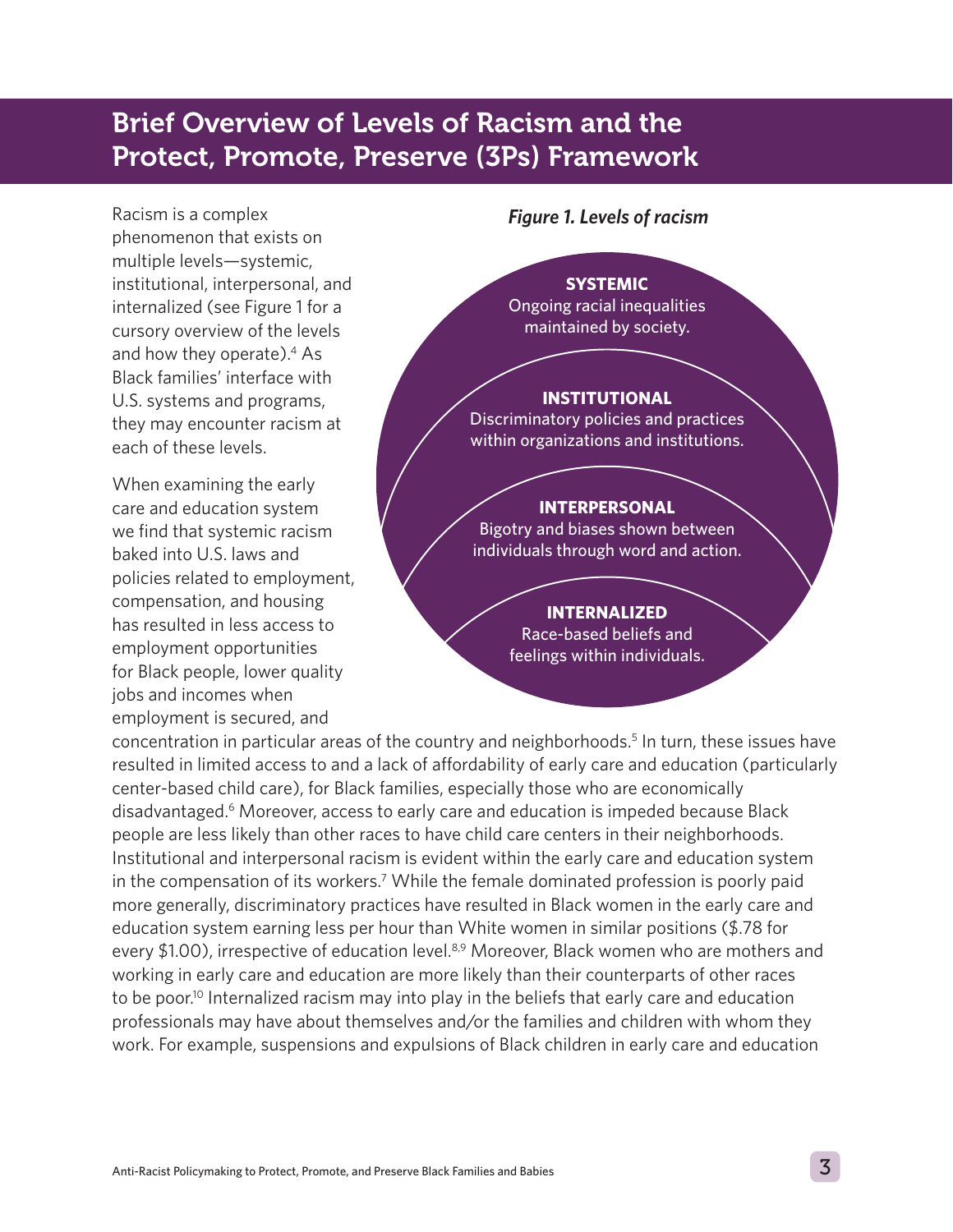settings is disproportionately high.<sup>†</sup> While there is no clear agreement regarding the reasons for this occurrence, research and theory suggests that implicit biases and internalized racism may be factors.<sup>11,12</sup>

The Protect, Promote, Preserve Framework (the 3Ps) can help public officials to combat anti-Black racism in policy and programs by applying a racial equity lens.<sup>13</sup> The 3Ps facilitates examination of policies and programs that protect (or not) Black families and babies from harm and trauma; promote (or not) the health, wealth, and educational access of Black families and babies; and preserve (or not) the cultural heritage and language of Black families and babies.14 We propose utilization of the 3Ps Framework by state and federal leaders to identify family- and child-focused policies that have the potential to disrupt experiences of multilevel racism and its harmful effects, which may result in better protection, promotion, and preservation of Black families with young children.<sup>ii</sup>

#### Using the 3Ps Framework to Identify Policies & Programs Central to Anti-Racist Reforms

The 3Ps framework includes 7 domains of Black family, infant, and toddler outcomes that were used to inform the identification of 20 critical family and child policy and program areas that may be candidates for anti-racist policy action. These domains and areas are highlighted in Table 1, alongside a compilation of 22 state policy approaches that have been systematically reviewed by the Prenatal-to-3 Policy Impact Center<sup>iii</sup> as having evidence of effectiveness in creating conditions for families to thrive.<sup>15</sup> We take these policy approaches and line them up against the family and child policy and program areas, and the Black family, infant, and toddler outcomes, to illustrate the alignment between the three, an important task for ensuring understanding of the areas where policies may have impact.

i Black boys make up 18 percent of the male preschool enrollment population and make up 41 percent of male preschool suspensions; Black girls make up 19 percent of the female preschool population and make up 53 percent of female preschool suspensions. Please see [Civil Rights Data Collection "Data Snapshot: School Discipline" \(PDF\) \(ed.gov\)](https://ocrdata.ed.gov/assets/downloads/CRDC-School-Discipline-Snapshot.pdf) for more information.

ii For a more in-depth review of the 3Ps framework please see: Iruka, I. U., Durden, T. R., Gardner-Neblett, N., Ibekwe-Okafor, N., Sansbury, A., & Telfer, N. A. (2021). Attending to the adversity of racism against young Black children. *Policy Insights from the Behavioral and Brain Sciences,* 8(2), 175–182.<https://doi.org/10.1177/23727322211029313> and Iruka, I. U., Sims, J., & Forte, A. (2021). Black parents and their babies: Attending to the first 1,000 days. Chapel Hill, NC: Equity Research Action Coalition at the UNC Frank Porter Graham Child Development Institute. [https://equity-coalition.fpg.](https://equity-coalition.fpg.unc.edu/resource/black-parents-and-their-babies-attending-to-the-first-1000-days/) [unc.edu/resource/black-parents-and-their-babies-attending-to-the-first-1000-days/](https://equity-coalition.fpg.unc.edu/resource/black-parents-and-their-babies-attending-to-the-first-1000-days/)

iii The Prenatal-to-3 Policy Impact Center is based at the University of Texas at Austin, LBJ School of Public Affairs.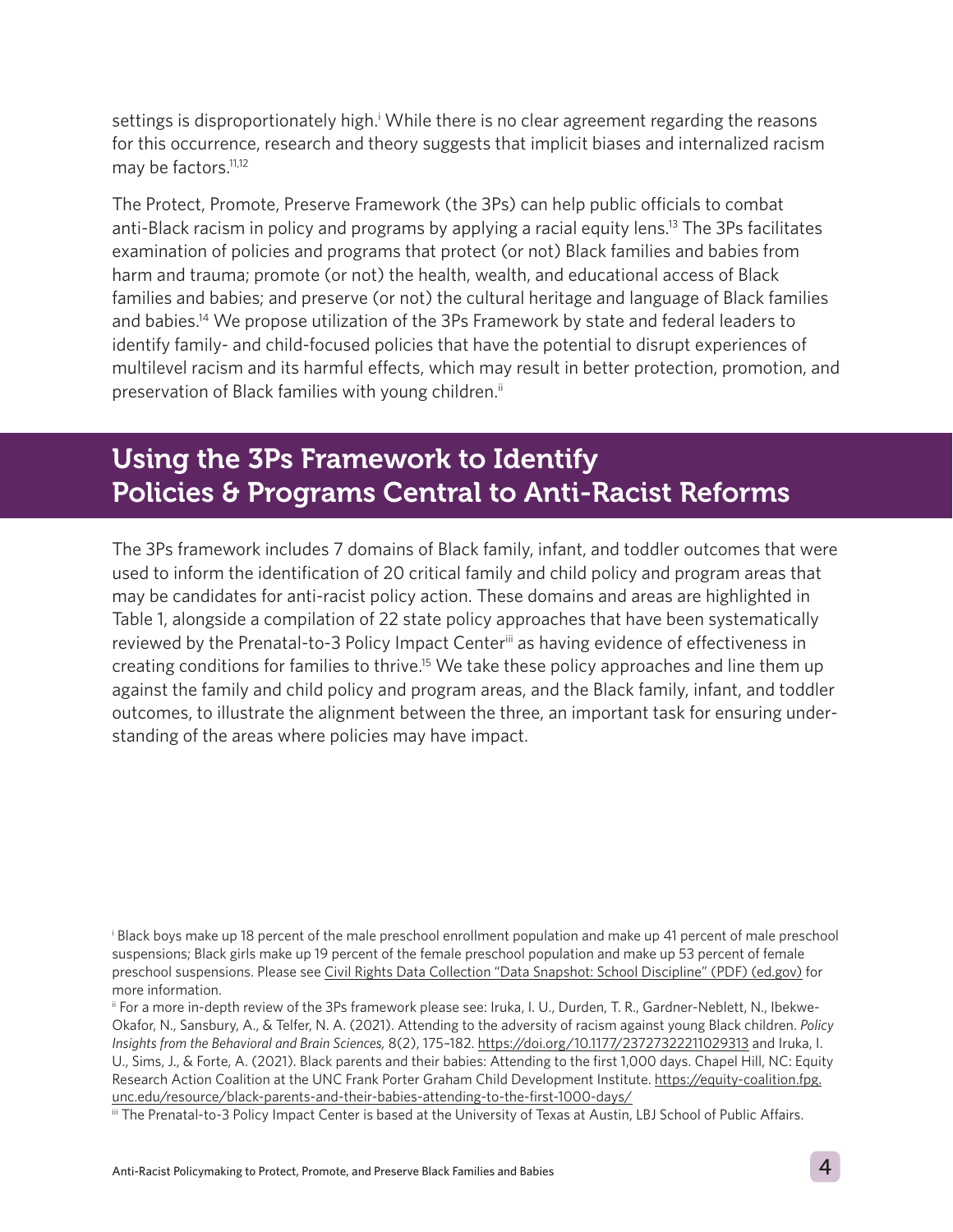#### *Table 1. Alignment between the 3Ps Framework, critical family and child policy and program areas and state policies reviewed by the Prenatal-to-3 Policy Clearinghouse*

| <b>Black Family, Infant,</b><br>and Toddler Outcomes          | <b>Family and Child Policy</b><br>and Program Areas                                                                                                                                              | Included in the Prenatal-to-3<br><b>Policy Clearinghouse?</b>                                                                              |
|---------------------------------------------------------------|--------------------------------------------------------------------------------------------------------------------------------------------------------------------------------------------------|--------------------------------------------------------------------------------------------------------------------------------------------|
| <b>3Ps Framework: Protection</b>                              |                                                                                                                                                                                                  |                                                                                                                                            |
| <b>Racism and</b><br><b>Discrimination</b>                    | <b>Civil Rights Protections</b>                                                                                                                                                                  | <b>No</b>                                                                                                                                  |
|                                                               | <b>Criminal Justice</b>                                                                                                                                                                          | <b>No</b>                                                                                                                                  |
| <b>Material Hardship</b>                                      | (e.g., arrest, incarceration, policing, surveillance)<br><b>Health Insurance</b>                                                                                                                 | <b>Yes</b><br>(i.e., "Expanded Income Eligibility for Health<br>Insurance")                                                                |
|                                                               | <b>Nutrition</b><br>(e.g., Supplemental Nutrition Assistance)<br>Program; Women, Infants and Children)                                                                                           | <b>Yes</b><br>(i.e., "Reduced Administrative Burden for<br>SNAP")                                                                          |
|                                                               | <b>Housing Policy</b><br>(e.g., zoning policy, eviction & displacement<br>policies, Low-Income Housing Tax Credit;<br><b>Public Housing; Section 8 Housing Choice</b><br>Voucher; Rural Housing) | <b>No</b>                                                                                                                                  |
| <b>3Ps Framework: Promotion</b>                               |                                                                                                                                                                                                  |                                                                                                                                            |
| <b>Economic Stability</b>                                     | <b>Employment</b>                                                                                                                                                                                | <b>Yes</b><br>(i.e., "Two-Generation Programs for Parental<br>Employment")                                                                 |
|                                                               | <b>Income Assistance</b><br>(e.g., Tax-based cash assistance, Temporary<br>Assistance for Needy Families, Social Security)                                                                       | <b>Yes</b><br>(i.e., "State Earned Income Tax Credit", "Child<br>Allowance")                                                               |
|                                                               | <b>Minimum Wage</b>                                                                                                                                                                              | <b>Yes</b><br>(i.e., "State Minimum Wage")                                                                                                 |
|                                                               | <b>Wealth Promotion</b>                                                                                                                                                                          | <b>No</b>                                                                                                                                  |
| <b>Parents' Health and</b><br><b>Well-Being</b>               | <b>Health Services</b>                                                                                                                                                                           | <b>Yes</b><br>(i.e., "Group Prenatal Care"; "Perinatal<br>Telehealth Service"; "Strategies to Reduce<br>Maternal Mortality and Morbidity") |
|                                                               | <b>Work Scheduling</b>                                                                                                                                                                           | <b>Yes</b><br>(i.e., "Fair Work Scheduling")                                                                                               |
|                                                               | <b>Work Leave Policy</b>                                                                                                                                                                         | <b>Yes</b><br>(i.e., "Paid Family Leave"; "Paid Sick Leave")                                                                               |
| <b>Infants' and Toddlers'</b><br><b>Health and Well-Being</b> | <b>Developmental Delays</b>                                                                                                                                                                      | <b>Yes</b><br>(i.e., "Comprehensive Screening and Referral<br>Programs"; "Early Intervention")                                             |
|                                                               | <b>Home Visiting</b>                                                                                                                                                                             | <b>Yes</b><br>(i.e., "Evidence-based Home Visiting Programs")                                                                              |
| <b>Early Care</b><br>and Education                            | <b>Child Care Quality</b>                                                                                                                                                                        | <b>Yes</b><br>(i.e., "Child Care Quality Rating and Improvement<br>System"; "Child Care Ratio")                                            |
|                                                               | <b>Child Care Access</b>                                                                                                                                                                         | <b>Yes</b><br>(i.e., "Child Care Subsidies")                                                                                               |
|                                                               | <b>Child Care Workforce</b>                                                                                                                                                                      | <b>Yes</b><br>(i.e., "Qualification"; "Coaching";<br>"Compensation")                                                                       |
|                                                               | <b>Early Education</b>                                                                                                                                                                           | <b>Yes</b><br>(i.e., "Early Head Start")                                                                                                   |
| <b>3Ps Framework: Preservation</b>                            |                                                                                                                                                                                                  |                                                                                                                                            |
| <b>Racial and Ethnic</b><br><b>Cultural Identity</b>          | <b>Early Education</b><br>(e.g., curriculum; workforce coaching;<br>workforce diversity)                                                                                                         | <b>No</b>                                                                                                                                  |
|                                                               | <b>Child Welfare</b><br>(e.g., kinship care)                                                                                                                                                     | <b>No</b>                                                                                                                                  |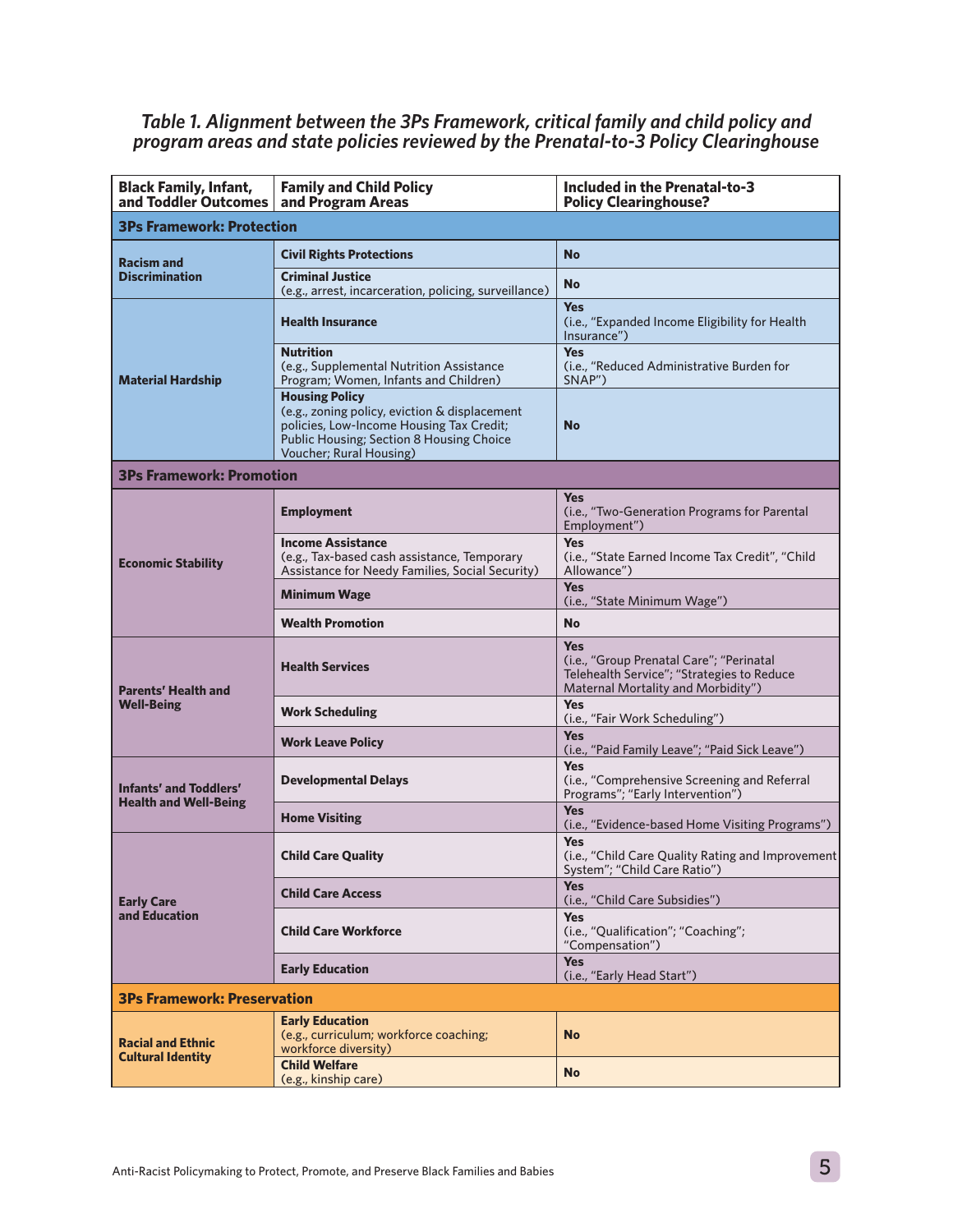It is important to note that while policies are housed under one area of the 3Ps framework, family focused policies are typically not mutually exclusive. Meaning, benefits from a particular policy can occur across multiple areas of the framework—protection, promotion, and preservation simultaneously. On its own, the 3Ps framework helps to highlight policies that have the potential to benefit Black families and their babies. However, alongside family and child policy and program areas and Prenatalto-3 Policy Impact Center state identified policy approaches, the 3Ps framework also helps to identify additional policies or areas of interest for Black families that may benefit from attention and research



review. As such, this exercise helps to inform dialogue about current and potential policies that may advance racial equity for Black people with young children.

Making definitive statements about the impact of these policies for Black families, infants, and toddlers however, requires additional research and analyses. For instance, in some cases, the evidence for the policies reviewed was comparative, meaning the research examined contrasts between Black people and people of other races and ethnicities to highlight disparities, a goal of the Clearinghouse. The strategy of between-group comparisons, particularly those that consider White as the normative standard of comparison from which other racial/ethnic groups should be judged, can be methodologically faulty.<sup>16</sup> In other cases, the strengths and assets of Black people were not addressed in the reviews, or the examination of the way policies may be differentially implemented by states did not occur.

While it is important to understand the limitations of the research used in the Prenatal-to-3 Policy Impact Center review, the Clearinghouse does provide a starting point for determining which policies may have potential to support Black families so long as the limitations are not just acknowledged but are also taken into account when crafting or revising policy (and programming).17

With these caveats in mind, we provide an overview of state level policy approaches that the Prenatal-to-3 Policy Impact Center has found to have some level of evidence (or not) of either protecting, promoting, or preserving Black families and babies. We also draw upon Table 1 to recommend policies and programs for further research review that are aligned with the 3Ps framework.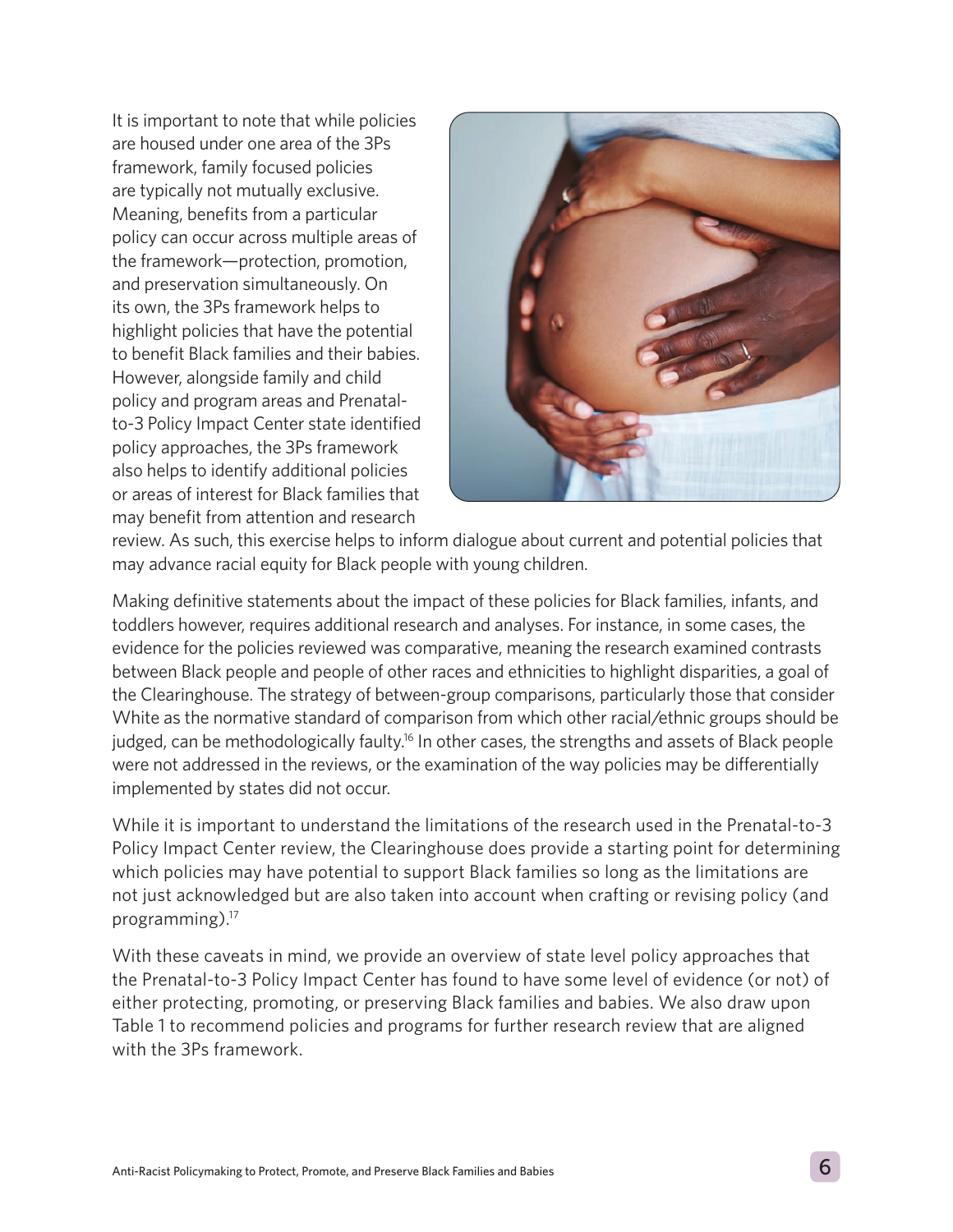### Policies and Programs that Protect Black Families and Babies from Harm or Trauma

The Prenatal-to-3 Policy Impact Center reviewed two policy approaches aligned with the protect component of the 3Ps framework: Expanded Income Eligibility for Health Insurance and Reduced Administrative Burden for SNAP. Of the two, only expanded income eligibility for health insurance was found to have the potential to protect Black families and babies.

### Policies and Programs Reviewed by the Prenatal-to-3 Policy Impact Center

**Expanded Income Eligibility for (Medicaid) Health Insurance** provides access to health insurance for parents seeking health care for themselves and their children. It is especially critical for families with low incomes, of which a disproportionate number (69%<sup>iv</sup>) are Black.<sup>18</sup> The Clearinghouse review identified three studies that examined the impact of Medicaid expansion that included Black families, infants, and toddlers. The results of these studies, however, were mixed and/or inconclusive. The most robust findings come from studies that examined adult outcomes related to Medicaid receipt. This body of work found that states that increased the income eligibility threshold for Medicaid, saw increases in coverage for Black mothers.19 Medicaid expansion has also been found to narrow maternal mortality rates for Black mothers.20 When examining outcomes for infants, Medicaid expansion is associated with reductions in preterm birth and incidences of very low birthweight among Black infants compared to

White infants.<sup>21</sup>



iv This percentage uses the federal poverty threshold to define low income and includes young children under the age of six.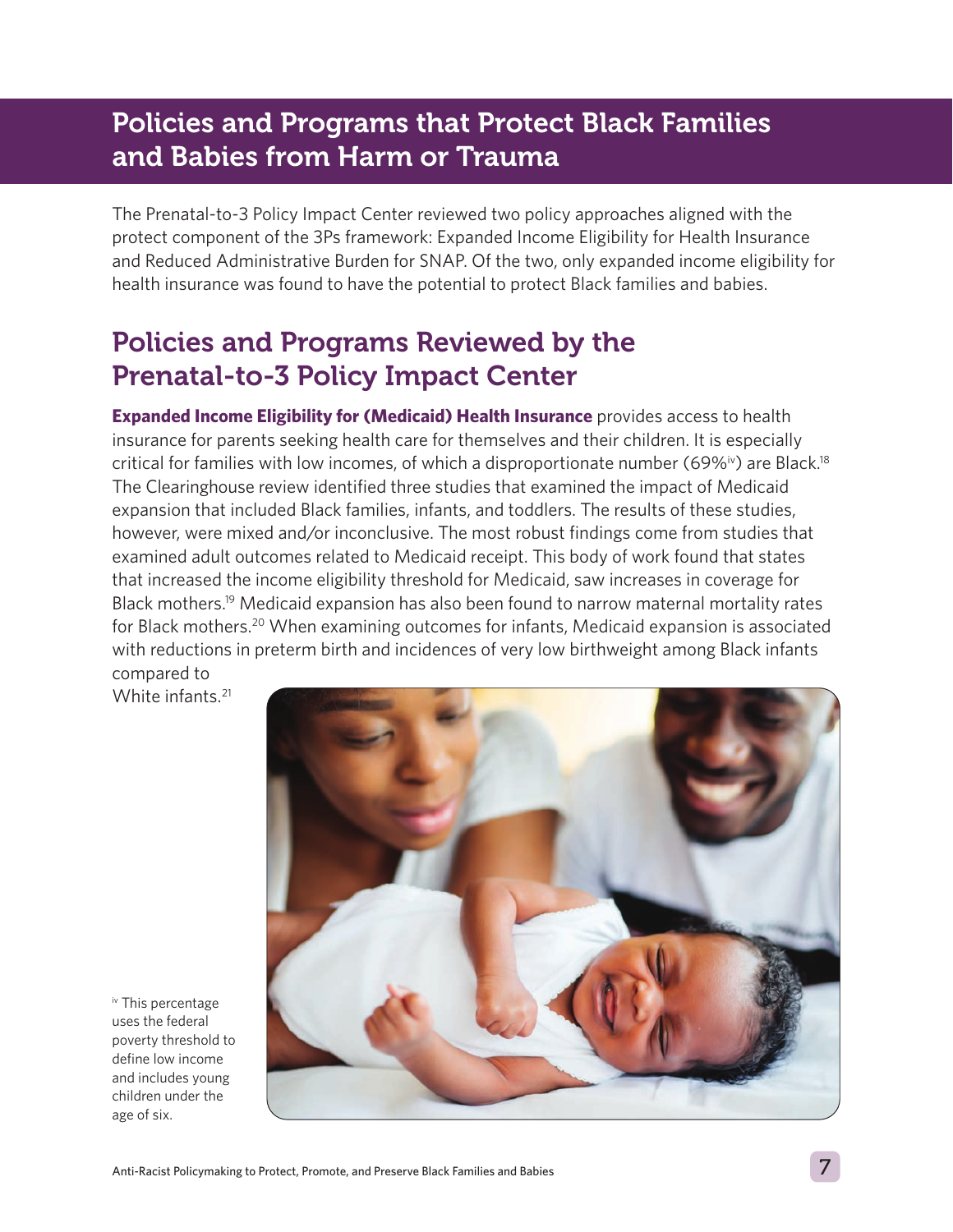### Additional policies worth investigation

The Prenatal-to-3 Policy Impact Center currently **does not** include policies specifically related to material hardship, or policies that safeguard Black families and babies from racism and discrimination. Below, we discuss policy related to early intervention that may be worth further exploration in relationship to these issues.

**Equity and Inclusion in Early Intervention Identification and Supports.** Early intervention which includes services and supports to babies and young children with developmental delays and disabilities and their families, is an important resource for improving lifetime outcomes for this population.<sup>22</sup> Research, however, has identified disparities in early intervention access, with children from minority and low-income backgrounds more likely to have a delayed or missed diagnoses.23 When examining Black families, specifically, research indicates that Black children are less likely to be identified as needing early intervention services,  $24,25$  and when they are identified are less likely than other races to receive high-quality services.<sup>26</sup> While on the surface, the link between of early intervention services and experiences of racism and discrimination is not obvious, it does exist. Estimates from a 2017 study found that 250 preschoolers are suspended or expelled each day, with Black children about two times more likely to be suspended or expelled than than other children of varying races. Children with disabilities or social-emotional challenges (who are disproportionately Black) are only 13 percent of the preschool population but make up 75 percent of all early suspensions and expulsions. Moreover, Black boys are 3 to 5 times more likely than children of other races to be suspended or expelled.<sup>27</sup>

In short, by not identifying and providing services to address the needs of Black children early on, the potential exists for immediate challenges related to their development, as well as future challenges including their care and educational experiences. Anti-racist policies that promote equitable developmental assessments and screenings may protect young children



(and future adults) from experiences that prohibit their engagement in emotionally and physically safe care and educational spaces.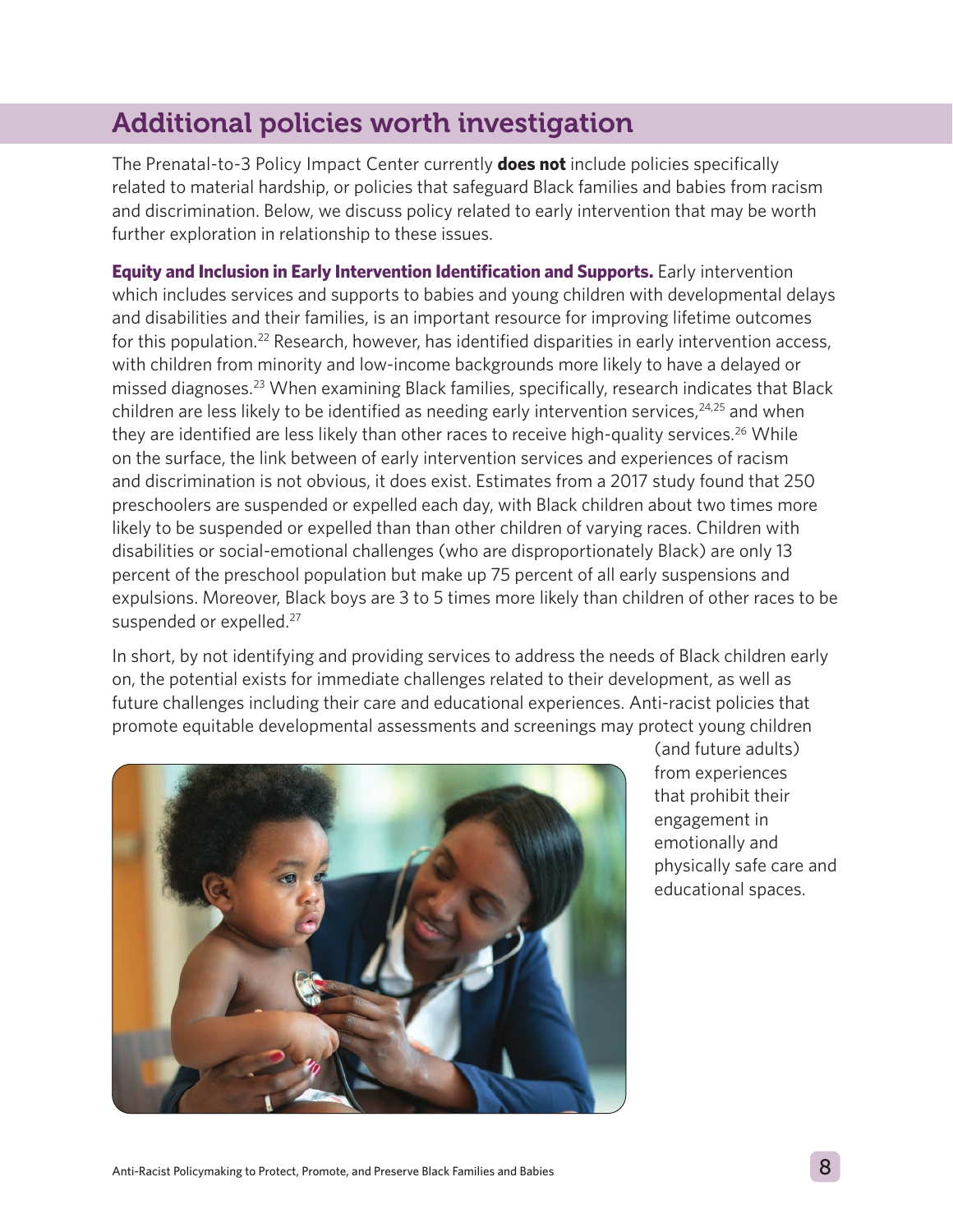#### Policies and Programs that Promote the Health, Wealth, and High-quality Educational Access of Black Families and Babies

Of the state policy approaches reviewed by the Prenatal-to-3 Policy Impact Center, nearly all (n=20) align best with the promotion component of the 3Ps framework. Half of the 20 (n=10) were found to have positive effects on disparities for families, infants, and toddlers, but only four—State Minimum Wage, State Earned Income Tax Credit, Expanded Income Eligibility for Health Insurance (Medicaid), and Paid Family Leave—have some level of evidence of reducing disparities specifically for Black families, infants, and toddlers.<sup>v</sup>

### Policies and Programs Reviewed by the Prenatal-to-3 Policy Impact Center

**State Earned Income Tax Credits (SEITC)** are designed to incentivize work by providing tax credits for individuals who are employed, but who have low incomes (i.e., the working poor). As with other state policies, the way the program is implemented (and how the credits are applied) varies across states. Evidence shows that in addition to addressing fiscal needs, the SEITC may promote the physical and developmental health of Black babies. The Prenatal-to-3 Policy Impact Center review found that families who accessed the SEITC had a decreased likelihood of having babies with low birth weights.<sup>28,29,30</sup> This finding had larger impacts for Black mothers compared to Hispanic and White mothers. This finding is notable because Black infants are more likely than other races of infants to be born prematurely or with low birth weights, and the effects of being born early are many.<sup>31</sup> Low-birth weights can result in complications such as increased risk for respiratory problems, cerebral palsy, and developmental delays.<sup>32,33,34</sup> Challenges like these can be taxing to families emotionally and financially, and can also result in increased costs to states if services such as early intervention and special education are needed.35

**State Minimum Wage** establishes the lowest hourly payment rate a worker can receive in a state. Evidence from the Clearinghouse review indicates that state minimum wage increases reduced poverty for Black people at a higher level compared to White people, especially for Black women with lower levels of educational attainment as compared to the general population.36,37 Some states are increasing the minimum wage to \$15 an hour which has the potential to increase the earnings of just over 38 percent of Black workers more generally, which may include those with young children.<sup>38</sup>

v Disparities are defined by the Prenatal-to-3 Policy Impact Center as "differential outcomes by race, ethnicity, or socioeconomic status (SES)." Our analysis examined policies that reported outcomes for Black families. Please see [https://pn3policy.org/wp-content/uploads/2020/09/PN3PIC\\_Methods-and-Sources\\_EvidenceReview.pdf](https://pn3policy.org/wp-content/uploads/2020/09/PN3PIC_Methods-and-Sources_EvidenceReview.pdf) for more information about the review.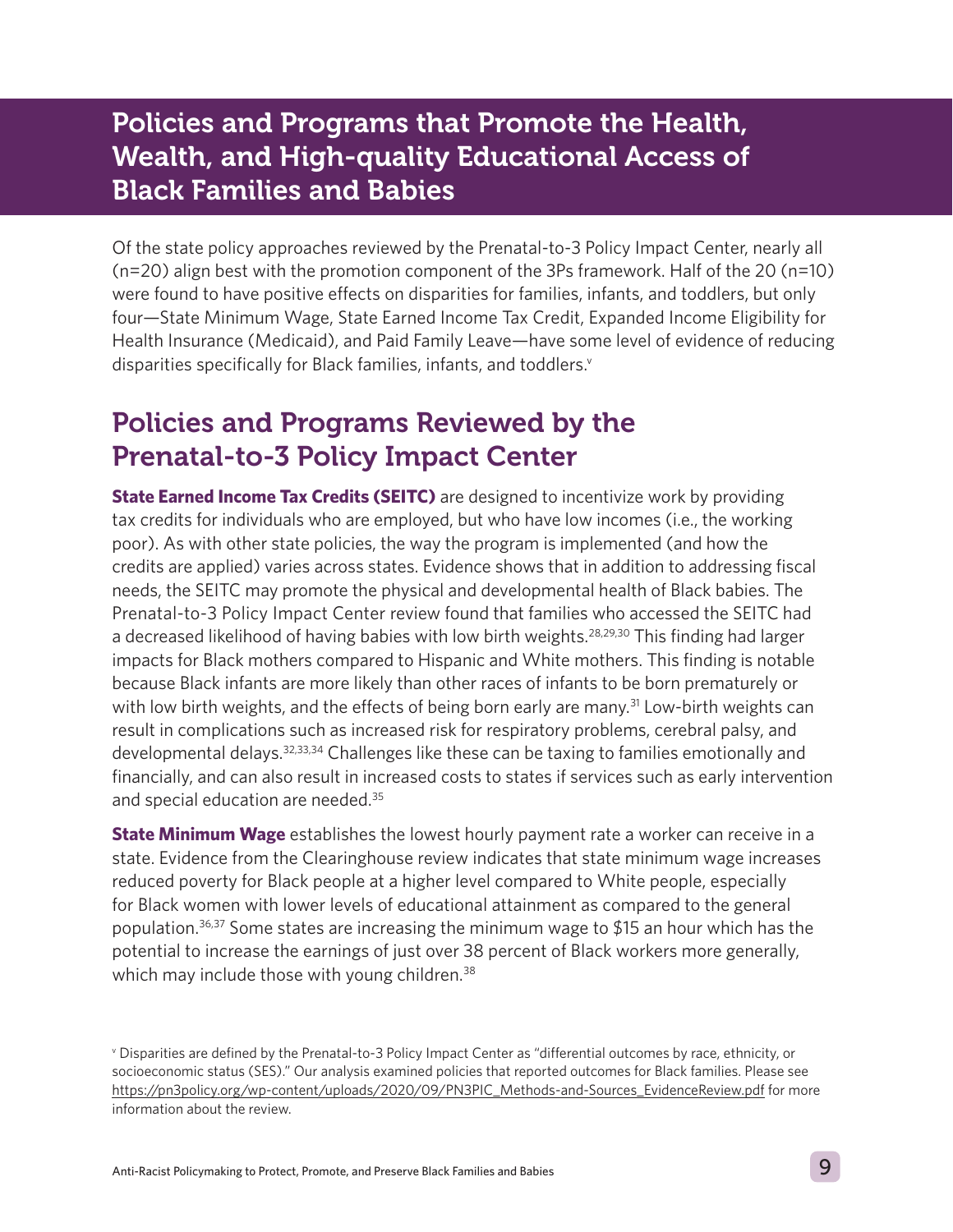**Paid Family Leave (PFL)** allows parents to take time off to recover physically and emotionally from childbirth or bond with a new child (by birth or adoption) while still receiving wages from their jobs. This policy approach varies by state, but currently only a few (i.e., California, Massachusetts, New Jersey, New York, Rhode Island, Washington) and the District of Columbia have enacted these policies, while some states (Colorado, Connecticut, Oregon) have enacted the policy but it is not in effect.<sup>39</sup> Just over 40 percent (40.8%) of Black non-Hispanic parents have access to PFL.<sup>40</sup> In terms of benefits to Black families with young children, PFL has also been shown to support the initiation and duration of Black mothers' breastfeeding practices<sup>41,42</sup> but these findings are not consistent across other studies.<sup>43,44</sup> Importantly, breastfeeding is linked to healthy infant and mother outcomes, including reduced rates of illnesses for the baby and lower likelihood of breast, cervical, and ovarian cancer for the mother.45 Breastfeeding also supports the bond and relationship between mothers and children well past infancy.<sup>46</sup> Other studies suggest access to PFL has links to improvements in Black women's postpartum mental health. For instance, an examination of the K6, an inventory designed to identify psychological distress, showed a statistically significant decrease in the score for Black mothers.<sup>47</sup> Another study found Black women's access to postpartum care increased by 3.4 percentage points for non-White mothers, including those who are Black.<sup>48</sup>

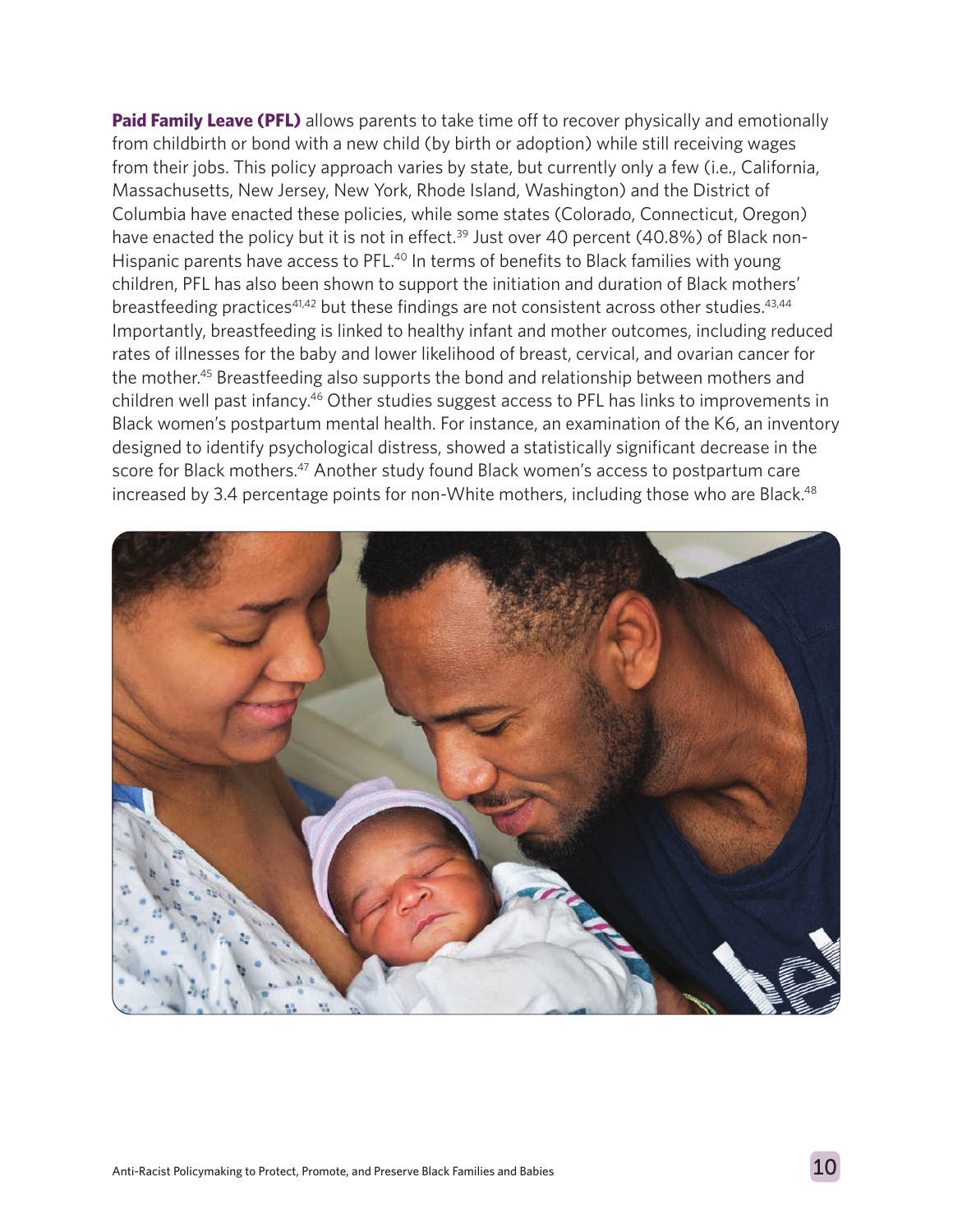### Additional policies worth investigation

Using the 3Ps framework, there were no policies in the Prenatal-to-3 Policy Impact Center that currently work to promote Black families' wealth or that the Prenatal-to-3 Policy Impact Center determined closed gaps in indicators of child and family wellbeing by race or ethnicity in terms of access to high-quality early care and education.

**Mortgage assistance** is one policy approach that may have the potential to support the promotion of home ownership, a key driver of wealth building across generations in the U.S.<sup>49</sup> Currently, home ownership rates for Black Americans are at approximately 42 percent, which is lower than they ever have been, including during the 1960s, a time in our country when many discriminatory housing policies were legal.<sup>50,51,52</sup> Other housing focused policies that hold potential (but that are not in existence at scale and/or that do not have causal evidence) include education focused and "monitoring/clamp down" policies designed to protect the assets of current homeowners from practices such as deed theft, predatory lending, and tax liens, all activities that have resulted in the loss of homes for Black people.53,54,55

**Baby Bonds** are another promising policy for addressing wealth disparities in Black families. This policy approach would provide all children born in the U.S. with an account at birth where yearly deposits are made (larger deposits go to children from lowest-income households, in which Black families are disproportionately represented) until the child becomes an adult.<sup>56</sup> As conceptualized, the policy emphasizes asset accumulation which is critical for building wealth. Receipt of a lump sum of capital has the potential to support economic security (and possibly wealth generation) by providing young adults with an opportunity to receive monies that can be used to acquire wealth generating assets.



**Universal preschool** is a policy approach that provides all families with preschool children access to publiclyfunded pre-kindergarten in their state or community.<sup>57</sup> While high-quality early care and education programming has been found to be particularly beneficial for Black children from economically disadvantaged homes, a recent report has found that in over half the states in the country (n=26), not one provided both high levels of access and high-quality early care and education programming for young Black children (3- and 4-year-olds). $58$  Although currently not the case across the country, having equitable access to high-quality preschool has the potential to reduce financial burdens on Black families by alleviating fees for early care and education tuition that have been found to be taxing.59 Equitable access to high quality care can also help to support children's social-emotional, cognitive, and physical development which are foundational to success in future educational experiences.<sup>60,61</sup>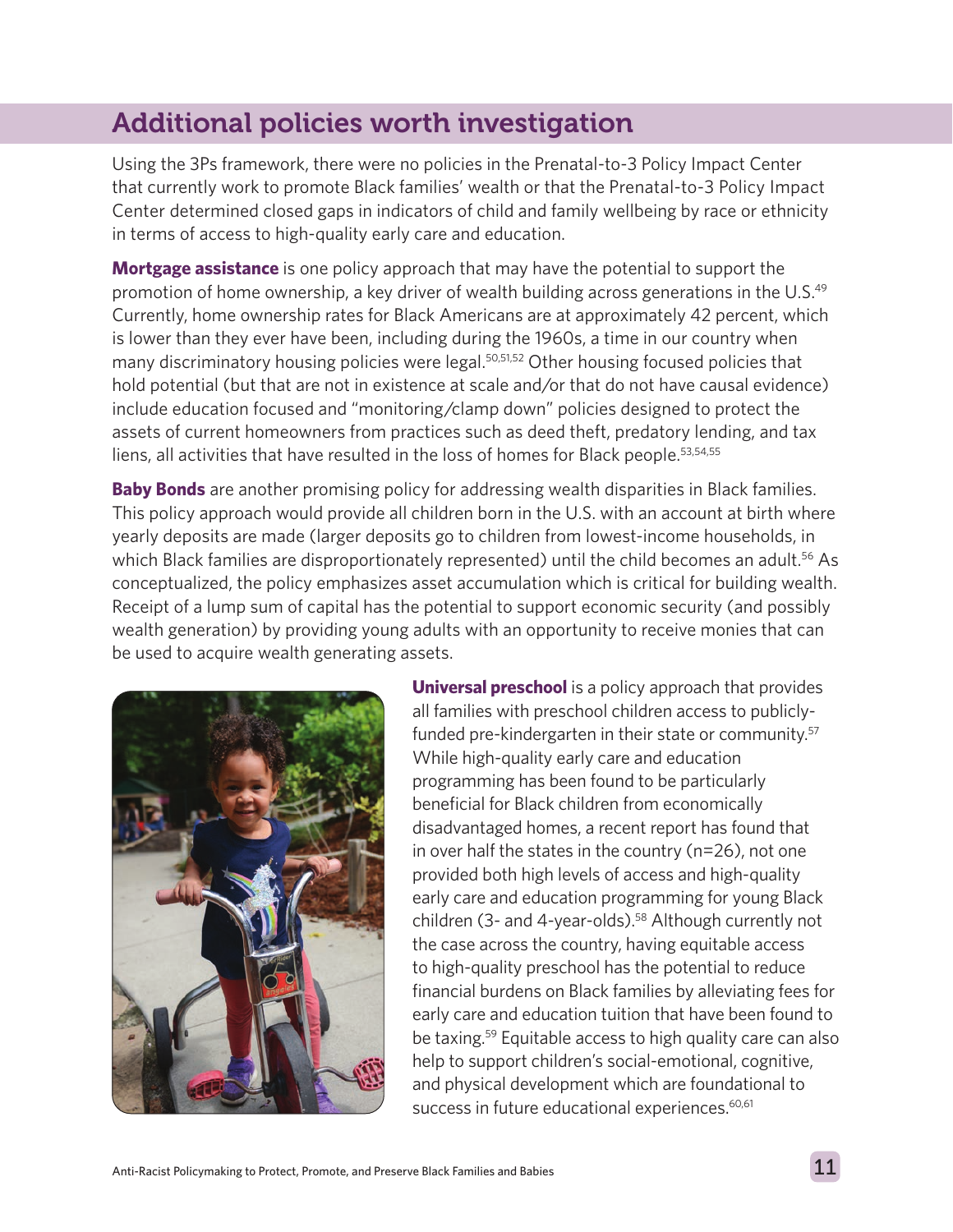### Policies and Programs that Preserve the Cultural Heritage and Language of Black Families and Babies

Using the 3Ps framework, the Prenatal-to-3 Impact Center **does not** currently include policy or policy approaches that would support the cultural heritage, language, family preservation, and positive racial identity of Black families and babies. Below we highlight a policy approach for the early care and education workforce that might serve to preserve Black families and babies.

### Additional policies worth investigation

Black children receive negative messages about their racial group that undermines development of a positive racial identity.<sup>62,63</sup> Policies that support the cultural heritage, language, traditions, family unit, and positive racial identity of Black people may preserve Black families by reducing internalized racism and addressing instances of interpersonal racism.

**Increasing compensation (wages and benefits) and professional development supports for the early care and education workforce.** Research shows that having a provider or teacher of color has benefits for all children, and that Black children in particular, benefit emotionally, socially, and academically from having high-quality experiences with Black providers or teachers.<sup>64</sup> Research also indicates that the early care and education workforce (95% of whom are women), is made up of a large proportion of providers and teachers who are of color.<sup>65</sup> Black early care and education professionals, however, tend to be overrepresented in lower paying positions, have less access to resources such as professional development and ongoing training, and are employed in lower quality settings,<sup>66</sup> resulting in high levels of turnover for Black workers.<sup>67,68,69</sup>

There is some evidence that compensation parity and professional development and training can improve retention and the overall well-being of early care and education professionals which can support children's exposure to providers and teachers (including those who are Black) who

have the requisite training and skills to address the unique needs of Black families, infants, and toddlers.<sup>70</sup> In addition, policies that support utilization of tools like the Assessing Classroom Sociocultural Equity Scale (ACSES), an observational tool that measures the presence of equitable sociocultural interactions in early care and education settings with racially minoritized learners (RML),<sup>71</sup> may be particularly useful for understanding the ways in which sociocultural equity is being addressed in early care and education settings. The tool can also be useful for shedding light on how providers' and teachers' ideologies or beliefs about children in conjunction with their pedagogical skills support (or not) the educational experiences and racial identity outcomes of Black children.

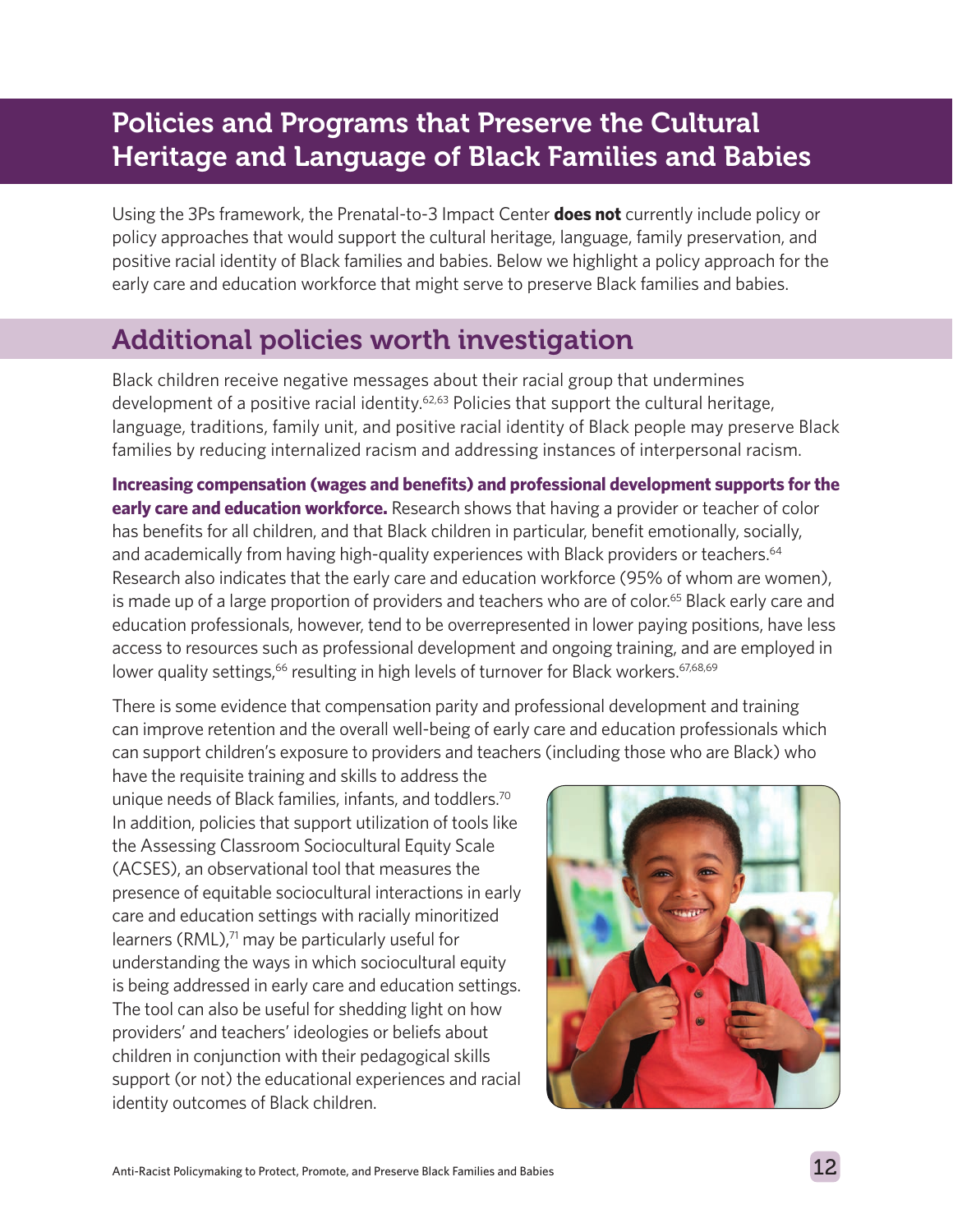#### Conclusion

This issue brief uses the 3Ps framework in conjunction with specific family and child policy areas, and state policies identified by the Prenatal-to-3 Policy Impact Center to highlight policy approaches that have the potential to protect Black families and babies from harm and trauma; promote their health, wealth, and educational access; and preserve their family units, cultural heritage, language, and positive racial identity. While the policies from the Prenatalto-3 Policy Impact Center were generally well-aligned with the promotion component of the 3Ps framework, our review highlights the need for further research as well additional policy and program refinement to begin to address and dismantle systemic and anti-Black racism and bias in policy for Black families with young children. Additional examples of these policies are shared in the [Black Child National Agenda: America Must Deliver on its Promise](https://equity-coalition.fpg.unc.edu/resource/black-child-national-agenda-america-must-deliver-on-its-promise/) report developed by the Equity Research Action Coalition in partnership with the National Black Child Development Institute and POINTS of ACCESS, LLC.

#### About the Equity Research Action Coalition at the UNC Frank Porter Graham Child Development Institute

The Equity Research Action Coalition, a university-based collaborative, focuses on coconstructing actionable research and evaluation with practitioners and policymakers to support the optimal development of Black children prenatally through childhood across the African diaspora. The Coalition works at the intersection of research, program, and practice through anti-racist and cultural wealth frameworks. The Coalition focuses on developing a science-based action framework to eradicate the impact of racism and poverty and all its consequences on the lives of Black children, families, and communities, and to ensure their optimal health and well-being.

## About Child Trends

Child Trends is the nation's leading research organization focused exclusively on improving the lives of children and youth, especially underrepresented and historically disadvantaged populations. Child Trends works to ensure that all young people thrive by conducting independent research and partnering with practitioners, policymakers, and communities to apply that knowledge. Child Trends brings a racial equity perspective to all its work, and believes that programs and policies that serve children are most effective when they are informed by data and evidence and grounded in deep knowledge of child and youth development. Child Trends' expertise spans early childhood development, child welfare, school climate, reproductive health, family formation, juvenile justice, trauma, and youth development.

**Suggested Citation:** Iruka, I.U., \*Harper, K., \*Lloyd, C.M., Lloyd, Boddicker-Young, P., De Marco, A., & Jarvis, B. (2021). *Anti-racist policymaking to protect, promote, and preserve Black families and babies*. Chapel Hill, NC: Equity Research Action Coalition, Frank Porter Graham Child Development Institute, The University of North Carolina at Chapel Hill.

\* These authors contributed equally to the creation of this brief.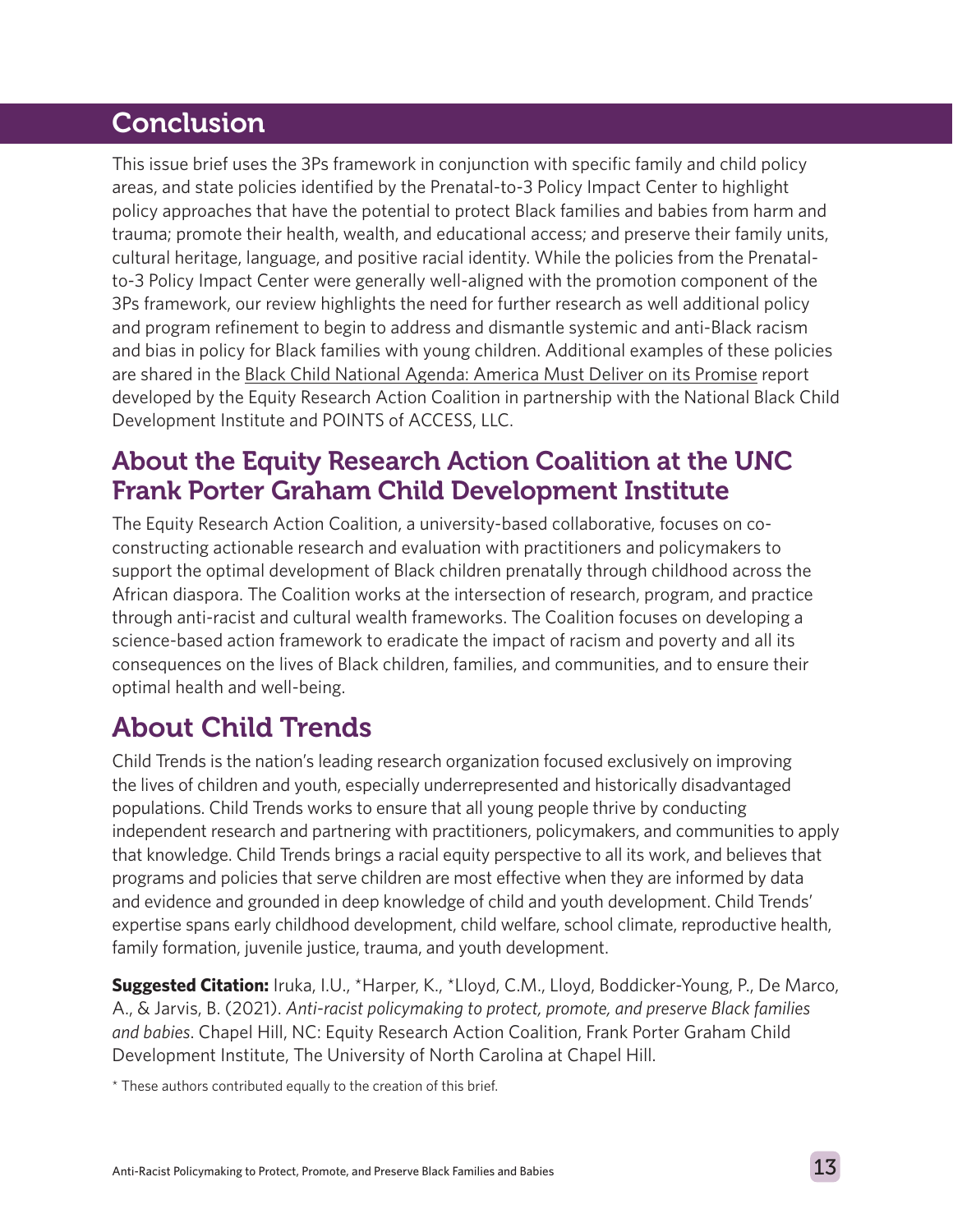#### **Endnotes**

1 National Academies of Sciences, Engineering, and Medicine [NASEM]. (2019). *Vibrant and healthy kids: Aligning science, practice, and policy to advance health equity*. The National Academies Press[. https://doi.org/https://doi.]( https://doi.org/https://doi. org/10.17226/25466)  [org/10.17226/25466]( https://doi.org/https://doi. org/10.17226/25466)

2 Lloyd, C.M., Carlson, J. & Logan, D. (2021). *Federal policies can address the impact of structural racism on Black families' access to early care and education*. Child Trends.

<sup>3</sup> Prenatal-to-3 Policy Impact Center (2021).<https://pn3policy.org/>

4 Hardiman, R. & Jackson, B. (2007). Conceptual foundations for social justice education, *Teaching for Diversity and Social Justice*. Routledge

5 Lloyd, C.M., Alvira-Hammond, M., Carlson, J., & Logan, D. (2021). *Family, economic, and geographic characteristics of Black families with children*. Child Trends. [https://www.childtrends.org/publications/family-economic-and-geographic](https://www.childtrends.org/publications/family-economic-and-geographic-characteristics-of-black-fam)[characteristics-of-black-families-with-children](https://www.childtrends.org/publications/family-economic-and-geographic-characteristics-of-black-fam)

6 Lloyd, C.M., Carlson, J. & Logan, D. (2021). *Federal policies can address the impact of structural racism on Black families' access to early care and education*. Child Trends. [https://www.childtrends.org/publications/federal-policies-can-address](https://www.childtrends.org/publications/federal-policies-can-address-the-impact-of-structural-racis)[the-impact-of-structural-racism-on-black-families-access-to-early-care-and-education](https://www.childtrends.org/publications/federal-policies-can-address-the-impact-of-structural-racis)

7 Lloyd, C.M., Carlson, J. & Logan, D. (2021). *Federal policies can address the impact of structural racism on Black families' access to early care and education*. Child Trends. [https://www.childtrends.org/publications/federal-policies-can](https://www.childtrends.org/publications/federal-policies-can-addressthe-impact-of-structural-racism-on-black-families-access-to-early-care-and-education)[addressthe-impact-of-structural-racism-on-black-families-access-to-early-care-and-education](https://www.childtrends.org/publications/federal-policies-can-addressthe-impact-of-structural-racism-on-black-families-access-to-early-care-and-education)

8 Austin, L., Edwards, B., Chavez, R., & Whitebook, M. (2019). *Racial wage gaps in early education employment*. Center for the Study of Child Care Employment, University of California, Berkeley. [https://cscce.berkeley.edu/racial-wage-gaps-in](https://cscce.berkeley.edu/racial-wage-gaps-in-earlyeducation-employment/)[earlyeducation-employment/](https://cscce.berkeley.edu/racial-wage-gaps-in-earlyeducation-employment/)

9 McLean, C., Austin, L. J. E., Whitebook, M., & Olson, K. L. (2021). *Early Childhood Workforce Index – 2020*. Center for the Study of Child Care Employment, University of California, Berkeley.

10 Vogtman, J. (2017). *Undervalued: A brief history of women's care work and child care policy in the United States*. National Women's Law Center. [https://nwlc.org/wpcontent/uploads/2017/12/final\\_nwlc\\_Undervalued2017.pdf](https://nwlc.org/wpcontent/uploads/2017/12/final_nwlc_Undervalued2017.pdf)

11 Goff, P. A., Jackson, M. C., Di Leone, B. A., Culotta, C. M., & DiTomasso, N. A. (2014). The essence of innocence: consequences of dehumanizing Black children. *Journal of personality and social psychology, 106*(4), 526–545. <https://doi.org/10.1037/a0035663>

12 Gilliam, W. S., Maupin, A. N., Reyes, C. R., Accavitti, M., & Shic, F. (2016). *Do early educators' implicit biases regarding sex and race relate to behavior expectations and recommendations of preschool expulsions and suspensions?* Yale University, Child Study Center. [https://medicine.yale.edu/childstudy/zigler/publications/Preschool%20Implicit%20Bias%20](https://medicine.yale.edu/childstudy/zigler/publications/Preschool%20Implicit%20Bias%20Policy%20Brie) [Policy%20Brief\\_final\\_9\\_26\\_276766\\_5379\\_v1.pdf](https://medicine.yale.edu/childstudy/zigler/publications/Preschool%20Implicit%20Bias%20Policy%20Brie)

<sup>13</sup> Iruka, I. U., Durden, T. R., Gardner-Neblett, N., Ibekwe-Okafor, N., Sansbury, A., & Telfer, N. A. (2021). Attending to the Adversity of Racism Against Young Black Children. *Policy Insights from the Behavioral and Brain Sciences, 8*(2), 175–182. <https://doi.org/10.1177/23727322211029313>

14 Iruka, et al. (2021).

15 Prenatal-to-3 Policy Impact Center. (2021). *Prenatal-to-three policy clearinghouse*. Prenatal to 3 Policy Impact Center. <https://pn3policy.org/pn-3-state-policy-clearinghouse/>

16 Cauce, A.M., Coronado, N., & Watson, J. (1998). Conceptual, methodological, and statistical issues in culturally competent research. In M. Hernandez & R. Mareasa (Eds.), *Promoting cultural competence in children's mental health services*. Paul Brooks Publishing.

17 Lloyd, C.M., Boddicker-Young, P. & Schaefer, C. (2021). *Exploring the use of family and child indicators and culturally grounded theory to inform the delivery of early care and education supports for Black families with infants and toddlers*. Child Trends.

18 Jiang, Y., Ekono, M., Skinner, C. (2016). Basic facts about low-income children: Children under 6 Years, 2014. National Center for Children in Poverty, New York. [https://www.nccp.org/wp-content/uploads/2016/02/text\\_1148-2.pdf](https://www.nccp.org/wp-content/uploads/2016/02/text_1148-2.pdf)

<sup>19</sup> Johnston, E.M., McMorrow S, Thomas, T.W., & Kenney, G.M. (2020). ACA Medicaid expansion and insurance coverage among new mothers living in poverty. *Pediatrics, 145*(5), e20193178. [https://doi-org.ezproxy.lib.utexas.](https://doi-org.ezproxy.lib.utexas.edu/10.1542/peds.2019-3178) [edu/10.1542/peds.2019-3178](https://doi-org.ezproxy.lib.utexas.edu/10.1542/peds.2019-3178)

20 Eliason, E. L. (2020). Adoption of Medicaid expansion is associated with lower maternal mortality. *Women's Health Issues, 30*(3), 147-152.<https://doi.org/10.1016/j.whi.2020.01.005>

<sup>21</sup> Brown, C. C., Moore, J. E., Felix, H. C., Stewart, M. K., Bird, T. M., Lowery, C. L., & Tilford, J. M. (2019). Association of state Medicaid expansion status with low birth weight and preterm birth. *JAMA, 321*(16), 1598–1609. <https://doi.org/10.1001/jama.2019.3678>

<sup>22</sup> Diamond, K.E., Justice, L.M., Siegler, R.S., & Snyder, P.A. (2013). Synthesis of IES research on early intervention and early childhood education. National Center for Special Education Research, Institute of Education Sciences, U.S. Department of Education.<http://ies.ed.gov/>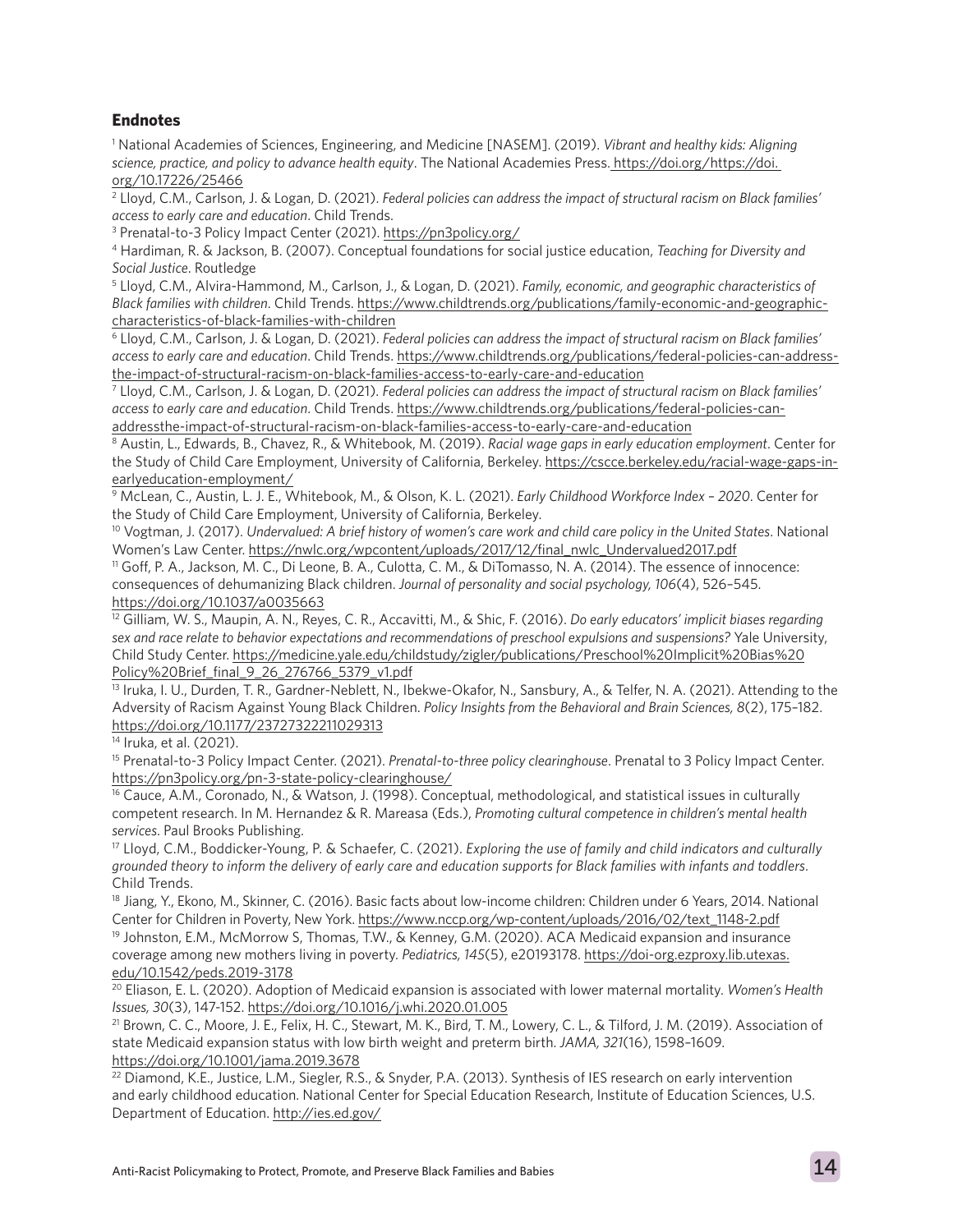23 Wallis, K.E. Davis Rivera, L.B., Guthrie, W., Bennett, A.E., Mandell, D. S., Miller, J.S. (2021). Provider responses to positive developmental screening: Disparities in referral practices. *Journal of Developmental & Behavioral Pediatrics, 42*(1), 23–31 doi: [10.1097/DBP.0000000000000855](http://10.1097/DBP.0000000000000855)

<sup>24</sup> Gillispie, C. (2021). Our youngest learners: Increasing equity in early intervention. The Education Trust. [https://edtrust.](https://edtrust.org/increasing-equity-in-early-intervention/#:~:text=Compared%20to%20their%20White%20peers,to%20receive%20early%20intervention%20services.) [org/increasing-equity-in-early-intervention/#:~:text=Compared%20to%20their%20White%20peers,to%20](https://edtrust.org/increasing-equity-in-early-intervention/#:~:text=Compared%20to%20their%20White%20peers,to%20receive%20early%20intervention%20services.) [receive%20early%20intervention%20services.](https://edtrust.org/increasing-equity-in-early-intervention/#:~:text=Compared%20to%20their%20White%20peers,to%20receive%20early%20intervention%20services.)

25 Warner-Richter, M., & Lloyd, C.M. (2020). *Supporting families caring for young children with disabilities: Considerations for early care and education programs in response to COVID-19*. Child Trends.

26 Gillispie, C. (2021). *Our youngest learners: Increasing equity in early intervention*. The Education Trust. [https://edtrust.](https://edtrust.org/increasing-equity-in-early-intervention/#:~:text=Compared%20to%20their%20White%20peers,to%20receive%20early%20intervention%20services.) [org/increasing-equity-in-early-intervention/#:~:text=Compared%20to%20their%20White%20peers,to%20](https://edtrust.org/increasing-equity-in-early-intervention/#:~:text=Compared%20to%20their%20White%20peers,to%20receive%20early%20intervention%20services.) [receive%20early%20intervention%20services.](https://edtrust.org/increasing-equity-in-early-intervention/#:~:text=Compared%20to%20their%20White%20peers,to%20receive%20early%20intervention%20services.)

27 Novoa, C., & Malik, R. (2018). Suspensions are not support. Center for American Progress. [https://www.](https://www.americanprogress.org/issues/early-childhood/reports/2018/01/17/445041/suspensions-not-support/) [americanprogress.org/issues/early-childhood/reports/2018/01/17/445041/suspensions-not-support/](https://www.americanprogress.org/issues/early-childhood/reports/2018/01/17/445041/suspensions-not-support/)

<sup>28</sup> Zwicker J.G. & Harris, S.R. (2008). Quality of life of formerly preterm and very low birth weight infants from preschool age to adulthood: A systematic review. *Pediatrics, 121*(2), 366–376.

29 Stein R.E., Siegel, M.J., & Bauman L.I. (2006). Are children of moderately low birth weight at increased risk for poor health? A new look at an old question. *Pediatrics, 118*(1), 217-223.

30 Hack, M., Klein. N.K., Taylor. H.G. (1995). Long-term developmental outcomes of low birth weight infants. *Future of Children, 5*(1), 176 –96.

31 Scommegna, P. (2021). *High premature birth rates among U.S. Black women may reflect the stress of racism and health and economic factors*. Population Reference Bureau. [https://www.prb.org/resources/high-premature-birth-rates](https://www.prb.org/resources/high-premature-birth-rates-among-u-s-black-women-may-reflect-the-stress-of-racism-and-health-and-economic-factors/)[among-u-s-black-women-may-reflect-the-stress-of-racism-and-health-and-economic-factors/](https://www.prb.org/resources/high-premature-birth-rates-among-u-s-black-women-may-reflect-the-stress-of-racism-and-health-and-economic-factors/)

 $32$  Zwicker J.G. & Harris, S.R. (2008). Quality of life of formerly preterm and very low birth weight infants from preschool age to adulthood: A systematic review. *Pediatrics, 121*(2) 366–376. [10.1542/peds.2007-0169](http://10.1542/peds.2007-0169)

33 Stein R.E., Siegel, M.J., & Bauman L.I. (2006). Are children of moderately low birth weight at increased risk for poor health? A new look at an old question. *Pediatrics, 118*(1), 217-223. <https://doi.org/10.1542/peds.2005-2836> 34 Hack, M., Klein. N.K., Taylor. H.G. (1995). Long-term developmental outcomes of low birth weight infants. *Future of Children, 5*(1), 176–96

35 Meyers, M.K., Brady, H.E., & Seto, E.Y. (2000). Expensive children in poor families: The intersection of childhood disabilities and welfare. Public Policy Institute of California. [https://www.ppic.org/publication/expensive-children-in](https://www.ppic.org/publication/expensive-children-in-poor-families-the-intersection-of-childhood-disabilities-and-welfare/)[poor-families-the-intersection-of-childhood-disabilities-and-welfare/](https://www.ppic.org/publication/expensive-children-in-poor-families-the-intersection-of-childhood-disabilities-and-welfare/)

36 Dube, A. (2019). Minimum wages and the distribution of family incomes. *American Economic Journal, 11*(4), 268–304. <https://doi.org/10.1257/app.20170085>

37 Neumark, D. & Wascher, W. (2011). Does a higher minimum wage enhance the effectiveness of the earned income tax credit? *Industrial and Labor Relations Review, 64*(4), 712–746.<https://doi.org/10.1177%2F001979391106400405>

38 Derenoncourt, E., Montialoux, C., & Bahn, K. (2020). *Why minimum wages are a critical tool for achieving racial justice in the U.S. labor market*. Washington Center for Equitable Growth. [https://equitablegrowth.org/why-minimum-wages-are](https://equitablegrowth.org/why-minimum-wages-are-a-critical-tool-for-achieving-racial-justice-in-the-u-s-labor-market/)[a-critical-tool-for-achieving-racial-justice-in-the-u-s-labor-market/](https://equitablegrowth.org/why-minimum-wages-are-a-critical-tool-for-achieving-racial-justice-in-the-u-s-labor-market/)

<sup>39</sup> Bipartisan Policy Center. (2021). *State paid family leave laws across the U.S.* https://bipartisanpolicy.org/explainer/ state-paid-family-leave-laws-across-the-u-s/

40 Bartel, A. P., Kim, S., & Nam, J. (2019). Racial and ethnic disparities in access to and use of paid family and medical leave: Evidence from four nationally representative datasets. *Monthly Labor Review, 142*(1), 1–29.

 $41$  CLASP & Breastfeed LA (n.d.) Paid family leave: A crucial support for breastfeeding. Center for Law and Social Policy, Inc.<https://www.clasp.org/sites/default/files/public/resources-and-publications/files/Breastfeeding-Paid-Leave.pdf> 42 Centers for Disease Control and Prevention. (2021). *About breastfeeding*. US Department of Health and Human

Services. <https://www.cdc.gov/breastfeeding/about-breastfeeding/why-it-matters.html>

43 Choudhury, A. (2020). Long term impact of California's paid family leave policy on breastfeeding. *The Empirical Economics Letters, 19*(1), 43-53.

44 Prenatal-to-3 Policy Impact Canter, The university of Texas at Austin LBJ School of Public Affairs (n.d.) *Paid family leave*.<https://pn3policy.org/policy-clearinghouse/2021-paid-family-leave/>

45 American Pregnancy Association. (2021). Benefits of breastfeeding. [https://americanpregnancy.org/healthy](https://americanpregnancy.org/healthy-pregnancy/breastfeeding/benefits-of-breastfeeding/)[pregnancy/breastfeeding/benefits-of-breastfeeding/](https://americanpregnancy.org/healthy-pregnancy/breastfeeding/benefits-of-breastfeeding/)

46 Weaver, J., Schofield, T., & Papp, M. (2017). Breastfeeding duration predicts greater maternal sensitivity over the next decade. *Developmental Psychology, 34*(2), 220-227.<https://dio.10.1037/dev0000425>

47 Doran, E., Bartel, A., Ruhm, C., & Waldfogel, J. (2020). California's paid family leave law improves maternal psychological health. *Social Science & Medicine, 256,* 1-8. <https://doi.org/10.1016/j.socscimed.2020.113003>

<sup>48</sup> Steenland, M., Short, S., Galarraga, O. (2021). Association between Rhode Island's paid family leave policy and postpartum care use. *Obstetrics & Gynecology [Online ahead of print].* [https://doi.org/10.1097/](https://doi.org/10.1097/aog.0000000000004303) [aog.0000000000004303\]](https://doi.org/10.1097/aog.0000000000004303)